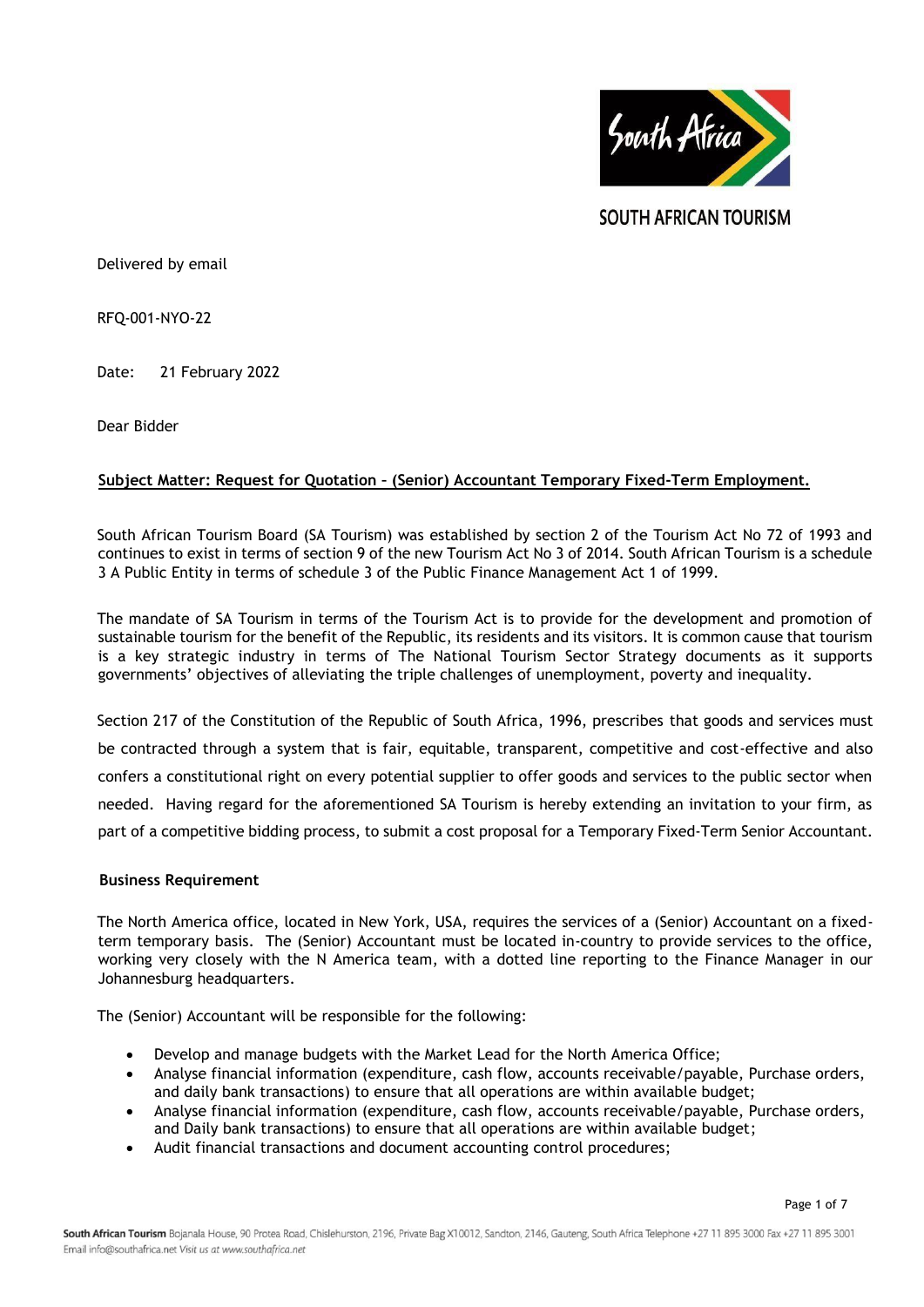- Compile and submit relevant reports as required;
- Conduct cost and benchmark analysis;
- Co-ordinate and plan for the installation and supply of office equipment with IT and SCM. (This will be done with assistance of the official based in US);
- Coordinate all office equipment installations and maintenance with services providers ensuring that equipment is maintained and meets the correct standards for use. (This will be done with assistance of the official based in US);
- Oversee the management of the office facilities ensuring compliance to work environment regulations and policies are met;
- Assist with the administrative support for HR and Payroll management;
- Manage service provider contract together with SCM Head Office support;
- Oversee external and internal audit visits;
- Respond to and direct all customer queries;
- Prepare monthly reconciliations; and
- Oversee the administrative support provided to the team.

## **1. Format of proposals**

Bidders must complete and return all the necessary standard bidding documents (SBD's) attached to this request for technical and functionality proposals.

Bidders are advised that their proposals should be concise, written in plain English and simply presented in the same order as indicated below: -

- (a) Bidders must have specific experience and submit at least three recent references (in a form of written proof(s) on their client's letterhead including relevant contact person(s), office telephone & fax number, website and email address) where similar work was undertaken.
- (b) Financial proposal to deliver the assignment, including any other cost SA Tourism should be aware for the successful completion of the assignment;
- (c) A cover letter introducing your firm and credentials, capacity, capability and experience for this assignment;
- (d) (b) National Treasury Centralized Supplier Database (CSD) registration summary report (https://secure.csd.gov.za) with a valid tax status (Only applicable to companies registered in South Africa);
- (e) Valid certified copy of B-BBEE certificate (Only applicable to companies registered in South Africa);
- (f) The bidder should note that we are inviting bidders to submit written price quotations for above mentioned requirements of the RFQ up to an estimated value of R1 000 000 (inclusive of all applicable taxes) as prescribed by the National Treasury.

## **2. Awarding of Points for Price and Broad-Based Black Economic Empowerment**

The bidders will be evaluated in accordance with the 80/20 preference point system contemplated in the Preferential Procurement Policy Framework Act, 2000 and the Preferential Procurement Regulations of 2017.

80 points will be awarded for price while 20 points will be allocated for preference points for BBBEE as prescribed in the regulations.

Points for B-BBEE level of contribution will be awarded in accordance with the below table: -

| B-BBEE Status Level of<br>Contributor | <b>Number of Points</b> |
|---------------------------------------|-------------------------|
|                                       | 20                      |
|                                       | 18                      |
| כ                                     | 14                      |
|                                       | 12                      |
| 5                                     | ጸ                       |
|                                       |                         |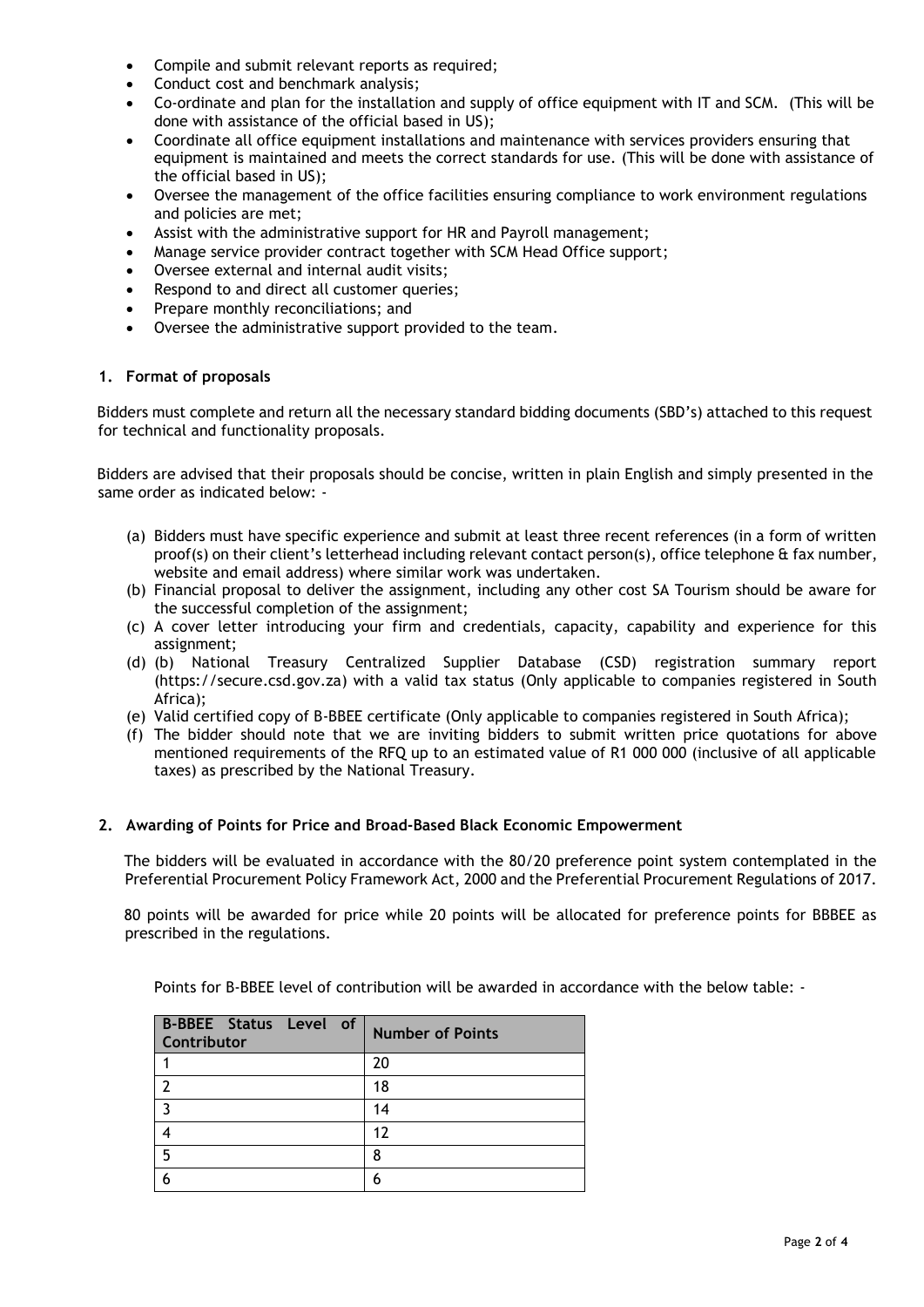| Non-compliant contributor |  |
|---------------------------|--|

### **4. Adjudication and Final Award of Bid**

The successful bidder will usually be the service provider scoring the highest number of points for comparative price and BBEE level of contribution or it may be a lower scoring bid on justifiable grounds or no award at all.

## **5. National Treasury Centralized Supplier Registration and B-BBEE Certificates**

All bid submissions must include a copy of successful registration on National Treasury's Centralized Supplier Database (CSD) with a valid tax clearance status and an original or certified copy of a B-BBEE verification certificate (if you have been assessed).

Proposals which does not include these documents will not be considered.

## **6. Deadline for submission**

All proposals must be emailed, in PDF format, to [evah@southafrica.net](evah@southafrica.net%20) by the 01 March 2022 at 14h00 and should remain valid for at least 1 month after the closing date.

## **7. Confidentiality**

The request for a technical and cost proposal and all related information shall be held in strict confidence by bidders and usage of such information shall be limited to the preparation of the bid. All bidders are bound by a confidentially agreement preventing the unauthorized disclosure of any information regarding SA Tourism or of its activities to any other organization or individual. The bidders may not disclose any information, documentation or products to other clients without written approval of SA Tourism.

#### **8. Terms of engagement**

Prior to commencing with the assignment, the successful bidder will be required to meet with the Chairperson of SA Tourism's Audit and Risk Committee to align the final statement of work (SOW) and criteria for approval.

## 9. **Payments**

No advance payments will be made in respect of this assignment. Payments shall be made in terms of the deliverables as agreed upon and shall be made strictly in accordance with the prescripts of the PFMA (Public Finance Management Act, 1999. Act 1 of 1999).

The successful bidder shall after completion of the contract, invoice SA Tourism for the services rendered. No payment will be made to the successful bidder unless an invoice complying with section 20 of VAT Act No 89 of 1991 has been submitted to SA Tourism.

Payment shall be made into the bidder's bank account normally 30 days after receipt of an acceptable, valid invoice.

#### 10. **Non-compliance with delivery terms**

The successful bidder must ensure that the work is confined to the scope as defined and agreed to. As soon as it becomes known to the bidder that they will not be able to deliver the services within the delivery period and/or against the quoted price and/or as specified, SA Tourism's Audit and Risk Committee must be given immediate written notice to this effect.